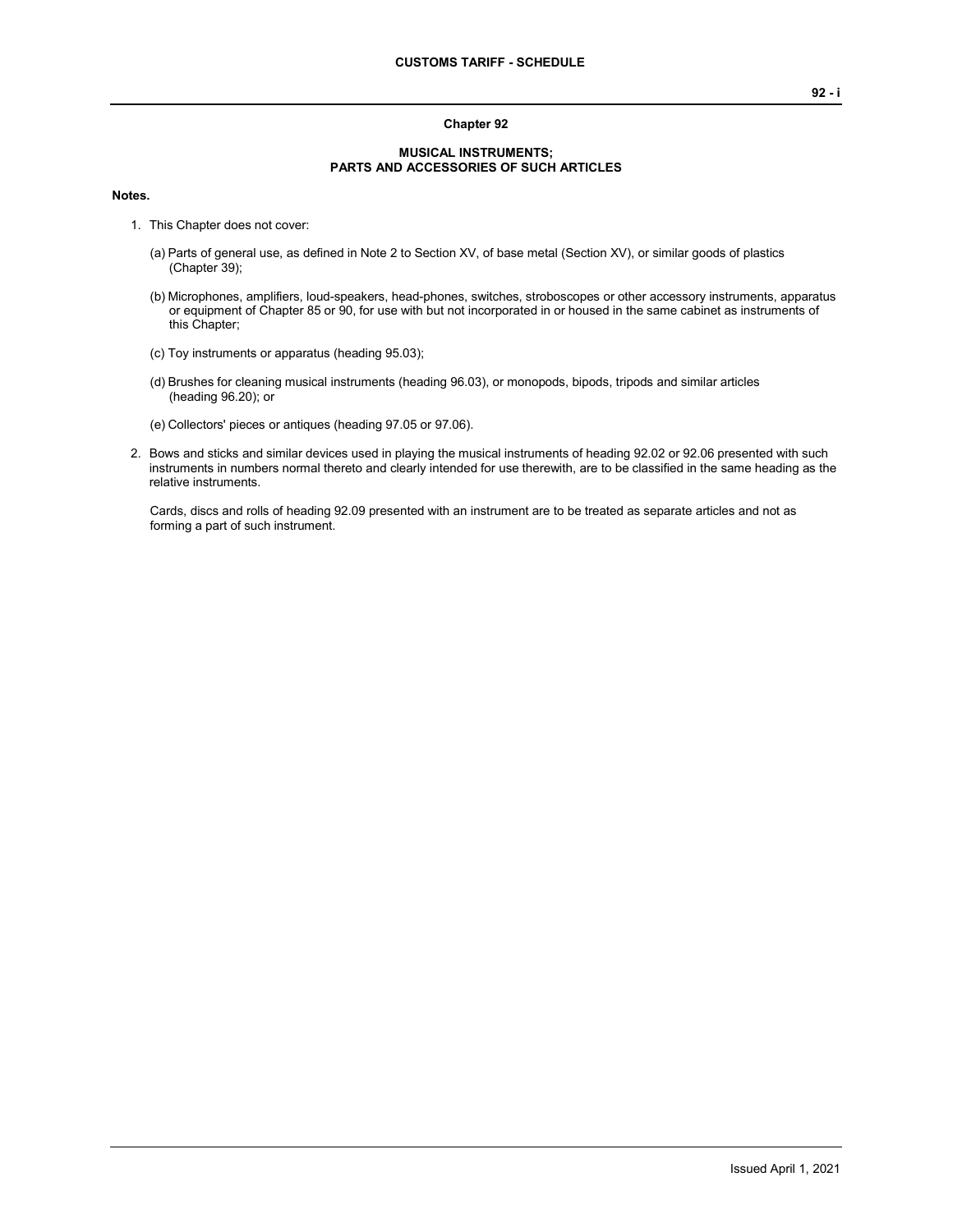## **CUSTOMS TARIFF - SCHEDULE**

| <b>Tariff</b><br>Item     | <b>SS</b><br><b>Description of Goods</b>                                                     | Unit of<br>Meas.         | <b>MFN</b><br><b>Tariff</b> | <b>Applicable</b><br><b>Preferential Tariffs</b>                                                                              |
|---------------------------|----------------------------------------------------------------------------------------------|--------------------------|-----------------------------|-------------------------------------------------------------------------------------------------------------------------------|
| 92.01                     | Pianos, including automatic pianos; harpsichords and other keyboard<br>stringed instruments. |                          |                             |                                                                                                                               |
| 9201.10.00                | -Upright pianos                                                                              |                          | Free                        | CCCT, LDCT, GPT,<br>UST, MXT, CIAT, CT,<br>CRT, IT, NT, SLT, PT,<br>COLT, JT, PAT, HNT,<br>KRT, CEUT, UAT,<br>CPTPT, UKT Free |
|                           |                                                                                              | <b>NMB</b><br><b>NMB</b> |                             |                                                                                                                               |
| 9201.20.00                | -Grand pianos                                                                                |                          | 7%                          | CCCT, LDCT, GPT,<br>UST, MXT, CIAT, CT,<br>CRT, IT, NT, SLT, PT,<br>COLT, JT, PAT, HNT,<br>KRT, CEUT, UAT,<br>CPTPT, UKT Free |
|                           |                                                                                              | <b>NMB</b><br><b>NMB</b> |                             |                                                                                                                               |
| 9201.90                   | -Other                                                                                       |                          |                             |                                                                                                                               |
|                           | 9201.90.10 00 - - - Harpsichords and clavichords                                             | <b>NMB</b>               | Free                        | CCCT, LDCT, GPT,<br>UST, MXT, CIAT, CT,<br>CRT, IT, NT, SLT, PT,<br>COLT, JT, PAT, HNT,<br>KRT, CEUT, UAT,<br>CPTPT, UKT Free |
| 9201.90.90 00 - - - Other |                                                                                              | <b>NMB</b>               | 7%                          | CCCT, LDCT, GPT,<br>UST, MXT, CIAT, CT,<br>CRT, IT, NT, SLT, PT,<br>COLT, JT, PAT, HNT,<br>KRT, CEUT, UAT,<br>CPTPT, UKT Free |
| 92.02                     | Other string musical instruments (for example, guitars, violins, harps).                     |                          |                             |                                                                                                                               |
|                           | 9202.10.00 00 -Played with a bow                                                             | <b>NMB</b>               | Free                        | CCCT, LDCT, GPT,<br>UST, MXT, CIAT, CT,<br>CRT, IT, NT, SLT, PT,<br>COLT, JT, PAT, HNT,<br>KRT, CEUT, UAT,<br>CPTPT, UKT Free |
| 9202.90                   | -Other                                                                                       |                          |                             |                                                                                                                               |
|                           | 9202.90.10 00 - - - Harps, including autoharps                                               | <b>NMB</b>               | Free                        | CCCT, LDCT, GPT,<br>UST, MXT, CIAT, CT,<br>CRT, IT, NT, SLT, PT,<br>COLT, JT, PAT, HNT,<br>KRT, CEUT, UAT,<br>CPTPT, UKT Free |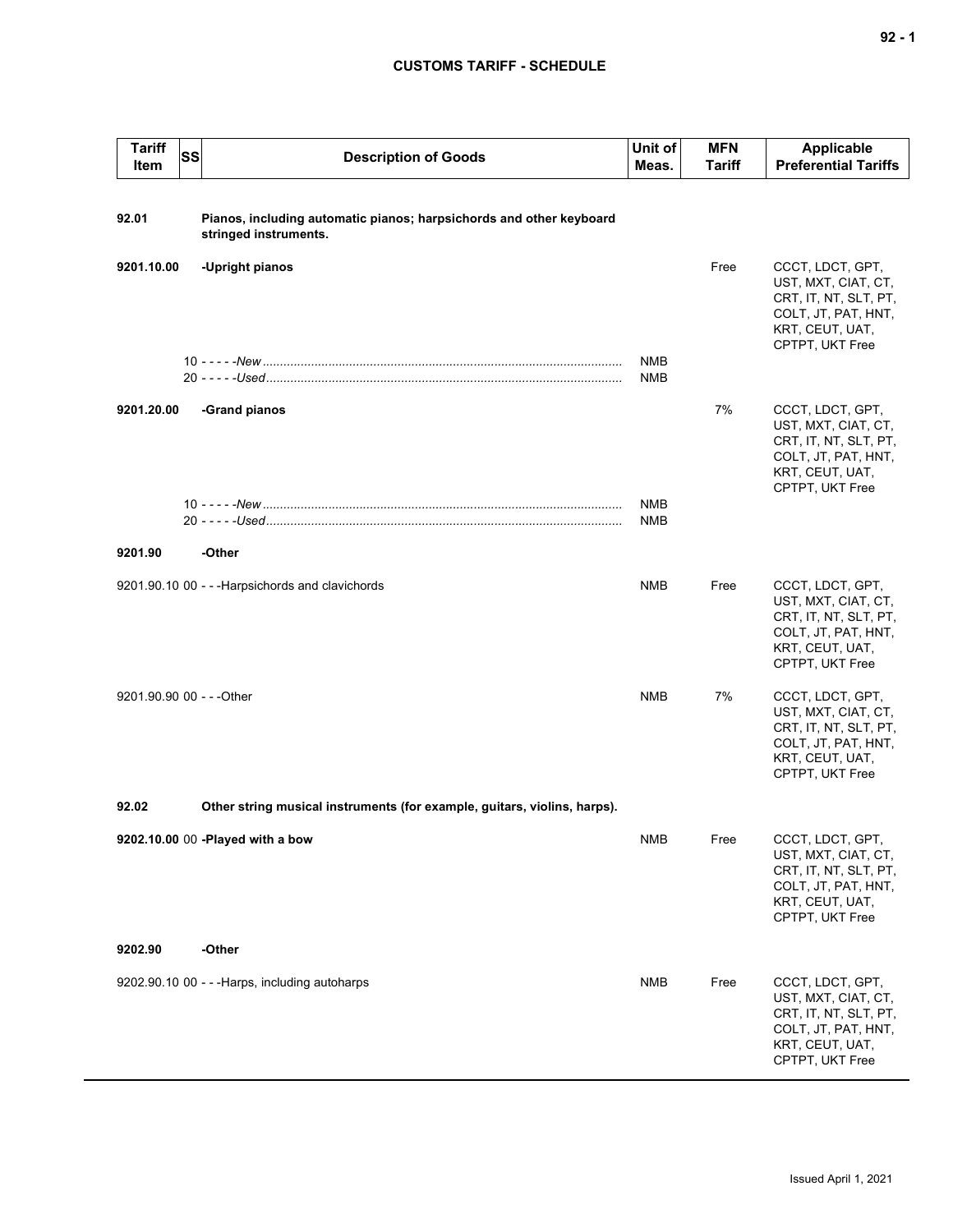| <b>Tariff</b><br>Item     | SS | <b>Description of Goods</b>                                                                                                                                                                            | Unit of<br>Meas.                                                   | <b>MFN</b><br>Tariff | Applicable<br><b>Preferential Tariffs</b>                                                                                                  |
|---------------------------|----|--------------------------------------------------------------------------------------------------------------------------------------------------------------------------------------------------------|--------------------------------------------------------------------|----------------------|--------------------------------------------------------------------------------------------------------------------------------------------|
| 9202.90.90<br>92.05       |    | ---Other<br>Wind musical instruments (for example, keyboard pipe organs,<br>accordions, clarinets, trumpets, bagpipes), other than fairground organs<br>and mechanical street organs.                  | <b>NMB</b><br><b>NMB</b><br>NMB                                    | 6%                   | CCCT, LDCT, UST,<br>MXT, CIAT, CT, CRT,<br>IT, NT, SLT, PT, COLT,<br>JT, PAT, HNT, KRT,<br>CEUT, UAT, CPTPT,<br><b>UKT Free</b><br>GPT: 5% |
| 9205.10.00                |    | -Brass-wind instruments                                                                                                                                                                                | <b>NMB</b><br><b>NMB</b>                                           | Free                 | CCCT, LDCT, GPT,<br>UST, MXT, CIAT, CT,<br>CRT, IT, NT, SLT, PT,<br>COLT, JT, PAT, HNT,<br>KRT, CEUT, UAT,<br>CPTPT, UKT Free              |
| 9205.90                   |    | -Other                                                                                                                                                                                                 |                                                                    |                      |                                                                                                                                            |
| 9205.90.10                |    | ---Accordions and similar instruments;<br>Bassoons, clarinets, English horns, fifes, flutes, oboes, piccolos, practice<br>chanters, recorders and saxophones;<br>Keyboard pipe organs;<br>Mouth organs | <b>NMB</b><br><b>NMB</b><br><b>NMB</b><br><b>NMB</b><br><b>NMB</b> | Free                 | CCCT, LDCT, GPT,<br>UST, MXT, CIAT, CT,<br>CRT, IT, NT, SLT, PT,<br>COLT, JT, PAT, HNT,<br>KRT, CEUT, UAT,<br>CPTPT, UKT Free              |
|                           |    | 9205.90.20 00 - - - Harmoniums and similar keyboard instruments with free metal reeds                                                                                                                  | <b>NMB</b>                                                         | 7%                   | CCCT, LDCT, UST,<br>MXT, CIAT, CT, CRT,<br>IT, NT, SLT, PT, COLT,<br>JT, PAT, HNT, KRT,<br>CEUT, UAT, CPTPT,<br><b>UKT Free</b><br>GPT: 5% |
| 9205.90.90 00 - - - Other |    |                                                                                                                                                                                                        | <b>NMB</b>                                                         | 6%                   | CCCT, LDCT, UST,<br>MXT, CIAT, CT, CRT,<br>IT, NT, SLT, PT, COLT,<br>JT, PAT, HNT, KRT,<br>CEUT, UAT, CPTPT,<br><b>UKT Free</b><br>GPT: 3% |
| 9206.00                   |    | Percussion musical instruments (for example, drums, xylophones,                                                                                                                                        |                                                                    |                      |                                                                                                                                            |

**cymbals, castanets, maracas).**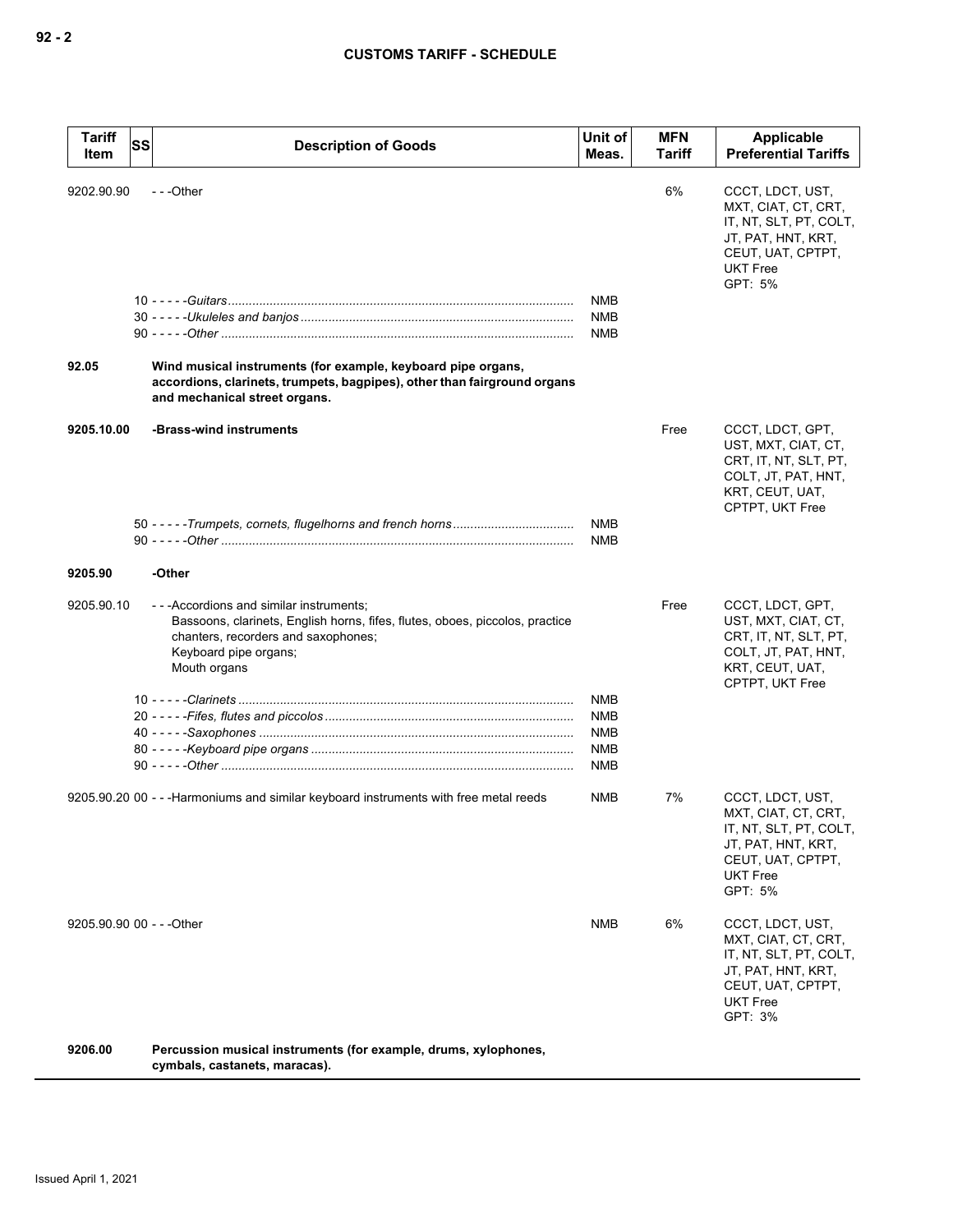| 9206.00.10<br>Free<br>CCCT, LDCT, GPT,<br>- - - Carillons to be employed in churches;<br>Drums and drum sets, cymbals, orchestral or concert chimes and bells,<br>UST, MXT, CIAT, CT,<br>vibraharps or vibraphones, marimbas, xylophones and tuned handbells<br>CRT, IT, NT, SLT, PT,<br>COLT, JT, PAT, HNT,<br>KRT, CEUT, UAT,<br>CPTPT, UKT Free<br><b>NMB</b><br><b>NMB</b><br>NMB<br>9206.00.90 00 - - - Other<br>6%<br>NMB<br>CCCT, LDCT, UST,<br>MXT, CIAT, CT, CRT,<br>IT, NT, SLT, PT, COLT,<br>JT, PAT, HNT, KRT,<br>CEUT, UAT, CPTPT,<br><b>UKT Free</b><br>GPT: 3%<br>92.07<br>Musical instruments, the sound of which is produced, or must be<br>amplified, electrically (for example, organs, guitars, accordions).<br>6%<br>9207.10.00<br>-Keyboard instruments, other than accordions<br>CCCT, LDCT, GPT,<br>UST, MXT, CIAT, CT,<br>CRT, IT, NT, SLT, PT,<br>COLT, JT, PAT, HNT,<br>KRT, CEUT, UAT,<br>CPTPT, UKT Free<br><b>NMB</b><br><b>NMB</b><br>NMB<br>NMB<br>-Other<br>9207.90<br>9207.90.10 00 - - - Accordions, orchestral or concert chimes and bells, vibraharps or<br>NMB<br>Free<br>CCCT, LDCT, GPT,<br>UST, MXT, CIAT, CT,<br>vibraphones, marimbas and xylophones<br>CRT, IT, NT, SLT, PT,<br>COLT, JT, PAT, HNT,<br>KRT, CEUT, UAT,<br>CPTPT, UKT Free<br>$-$ - -Other<br>6%<br>CCCT, LDCT, UST,<br>9207.90.90<br>MXT, CIAT, CT, CRT,<br>IT, NT, SLT, PT, COLT,<br>JT, PAT, HNT, KRT,<br>CEUT, UAT, CPTPT,<br><b>UKT Free</b><br>GPT: 3%<br>NMB<br>20 - - - - - Electronic drums and drum sets, musical instrument digital interface<br>NMB<br>NMB | <b>Tariff</b><br>Item | <b>SS</b> | <b>Description of Goods</b> | Unit of<br>Meas. | <b>MFN</b><br><b>Tariff</b> | Applicable<br><b>Preferential Tariffs</b> |
|-----------------------------------------------------------------------------------------------------------------------------------------------------------------------------------------------------------------------------------------------------------------------------------------------------------------------------------------------------------------------------------------------------------------------------------------------------------------------------------------------------------------------------------------------------------------------------------------------------------------------------------------------------------------------------------------------------------------------------------------------------------------------------------------------------------------------------------------------------------------------------------------------------------------------------------------------------------------------------------------------------------------------------------------------------------------------------------------------------------------------------------------------------------------------------------------------------------------------------------------------------------------------------------------------------------------------------------------------------------------------------------------------------------------------------------------------------------------------------------------------------------------------------------------------------------------------------------|-----------------------|-----------|-----------------------------|------------------|-----------------------------|-------------------------------------------|
|                                                                                                                                                                                                                                                                                                                                                                                                                                                                                                                                                                                                                                                                                                                                                                                                                                                                                                                                                                                                                                                                                                                                                                                                                                                                                                                                                                                                                                                                                                                                                                                   |                       |           |                             |                  |                             |                                           |
|                                                                                                                                                                                                                                                                                                                                                                                                                                                                                                                                                                                                                                                                                                                                                                                                                                                                                                                                                                                                                                                                                                                                                                                                                                                                                                                                                                                                                                                                                                                                                                                   |                       |           |                             |                  |                             |                                           |
|                                                                                                                                                                                                                                                                                                                                                                                                                                                                                                                                                                                                                                                                                                                                                                                                                                                                                                                                                                                                                                                                                                                                                                                                                                                                                                                                                                                                                                                                                                                                                                                   |                       |           |                             |                  |                             |                                           |
|                                                                                                                                                                                                                                                                                                                                                                                                                                                                                                                                                                                                                                                                                                                                                                                                                                                                                                                                                                                                                                                                                                                                                                                                                                                                                                                                                                                                                                                                                                                                                                                   |                       |           |                             |                  |                             |                                           |
|                                                                                                                                                                                                                                                                                                                                                                                                                                                                                                                                                                                                                                                                                                                                                                                                                                                                                                                                                                                                                                                                                                                                                                                                                                                                                                                                                                                                                                                                                                                                                                                   |                       |           |                             |                  |                             |                                           |
|                                                                                                                                                                                                                                                                                                                                                                                                                                                                                                                                                                                                                                                                                                                                                                                                                                                                                                                                                                                                                                                                                                                                                                                                                                                                                                                                                                                                                                                                                                                                                                                   |                       |           |                             |                  |                             |                                           |
|                                                                                                                                                                                                                                                                                                                                                                                                                                                                                                                                                                                                                                                                                                                                                                                                                                                                                                                                                                                                                                                                                                                                                                                                                                                                                                                                                                                                                                                                                                                                                                                   |                       |           |                             |                  |                             |                                           |
|                                                                                                                                                                                                                                                                                                                                                                                                                                                                                                                                                                                                                                                                                                                                                                                                                                                                                                                                                                                                                                                                                                                                                                                                                                                                                                                                                                                                                                                                                                                                                                                   |                       |           |                             |                  |                             |                                           |
|                                                                                                                                                                                                                                                                                                                                                                                                                                                                                                                                                                                                                                                                                                                                                                                                                                                                                                                                                                                                                                                                                                                                                                                                                                                                                                                                                                                                                                                                                                                                                                                   |                       |           |                             |                  |                             |                                           |
|                                                                                                                                                                                                                                                                                                                                                                                                                                                                                                                                                                                                                                                                                                                                                                                                                                                                                                                                                                                                                                                                                                                                                                                                                                                                                                                                                                                                                                                                                                                                                                                   |                       |           |                             |                  |                             |                                           |
|                                                                                                                                                                                                                                                                                                                                                                                                                                                                                                                                                                                                                                                                                                                                                                                                                                                                                                                                                                                                                                                                                                                                                                                                                                                                                                                                                                                                                                                                                                                                                                                   |                       |           |                             |                  |                             |                                           |
|                                                                                                                                                                                                                                                                                                                                                                                                                                                                                                                                                                                                                                                                                                                                                                                                                                                                                                                                                                                                                                                                                                                                                                                                                                                                                                                                                                                                                                                                                                                                                                                   |                       |           |                             |                  |                             |                                           |
|                                                                                                                                                                                                                                                                                                                                                                                                                                                                                                                                                                                                                                                                                                                                                                                                                                                                                                                                                                                                                                                                                                                                                                                                                                                                                                                                                                                                                                                                                                                                                                                   |                       |           |                             |                  |                             |                                           |
|                                                                                                                                                                                                                                                                                                                                                                                                                                                                                                                                                                                                                                                                                                                                                                                                                                                                                                                                                                                                                                                                                                                                                                                                                                                                                                                                                                                                                                                                                                                                                                                   |                       |           |                             |                  |                             |                                           |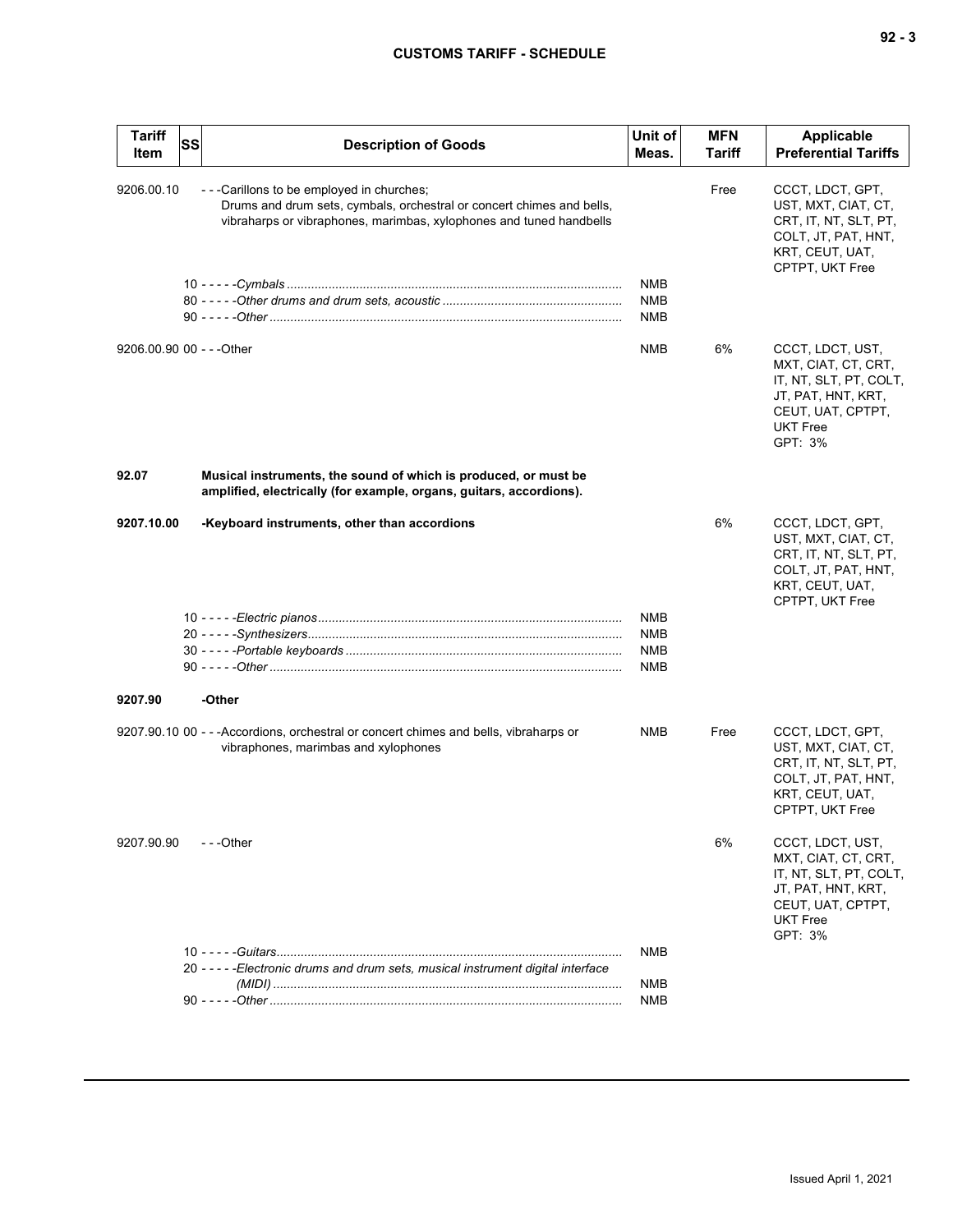| <b>Tariff</b><br>SS<br>Item                   | <b>Description of Goods</b>                                                                                                                                                                                                                                                                                                                                                                                                                                                                               | Unit of<br>Meas. | <b>MFN</b><br><b>Tariff</b> | Applicable<br><b>Preferential Tariffs</b>                                                                                                  |  |  |
|-----------------------------------------------|-----------------------------------------------------------------------------------------------------------------------------------------------------------------------------------------------------------------------------------------------------------------------------------------------------------------------------------------------------------------------------------------------------------------------------------------------------------------------------------------------------------|------------------|-----------------------------|--------------------------------------------------------------------------------------------------------------------------------------------|--|--|
| 92.08                                         | Musical boxes, fairground organs, mechanical street organs,<br>mechanical singing birds, musical saws and other musical instruments<br>not falling within any other heading of this Chapter; decoy calls of all<br>kinds; whistles, call horns and other mouth-blown sound signalling<br>instruments.                                                                                                                                                                                                     |                  |                             |                                                                                                                                            |  |  |
|                                               | 9208.10.00 00 - Musical boxes                                                                                                                                                                                                                                                                                                                                                                                                                                                                             | NMB              | 6%                          | CCCT, LDCT, UST,<br>MXT, CIAT, CT, CRT,<br>IT, NT, SLT, PT, COLT,<br>JT, PAT, HNT, KRT,<br>CEUT, UAT, CPTPT,<br><b>UKT Free</b><br>GPT: 3% |  |  |
| 9208.90.00 00 -Other                          |                                                                                                                                                                                                                                                                                                                                                                                                                                                                                                           | NMB              | 6%                          | CCCT, LDCT, UST,<br>MXT, CIAT, CT, CRT,<br>IT, NT, SLT, PT, COLT,<br>JT, PAT, HNT, KRT,<br>CEUT, UAT, CPTPT,<br><b>UKT Free</b><br>GPT: 3% |  |  |
| 92.09                                         | Parts (for example, mechanisms for musical boxes) and accessories (for<br>example, cards, discs and rolls for mechanical instruments) of musical<br>instruments; metronomes, tuning forks and pitch pipes of all kinds.                                                                                                                                                                                                                                                                                   |                  |                             |                                                                                                                                            |  |  |
| 9209.30                                       | -Musical instrument strings                                                                                                                                                                                                                                                                                                                                                                                                                                                                               |                  |                             |                                                                                                                                            |  |  |
|                                               | 9209.30.10 00 - - -For autoharps, clavichords, harpsichords, harps, viols, violas, violins and<br>violoncellos;<br>For use in the manufacture of guitars, banjos or mandolins                                                                                                                                                                                                                                                                                                                             | NMB              | Free                        | CCCT, LDCT, GPT,<br>UST, MXT, CIAT, CT,<br>CRT, IT, NT, SLT, PT,<br>COLT, JT, PAT, HNT,<br>KRT, CEUT, UAT,<br>CPTPT, UKT Free              |  |  |
| 9209.30.90 00 - - - Other                     |                                                                                                                                                                                                                                                                                                                                                                                                                                                                                                           |                  | 4.5%                        | CCCT, LDCT, UST,<br>MXT, CIAT, CT, CRT,<br>IT, NT, SLT, PT, COLT,<br>JT, PAT, HNT, KRT,<br>CEUT, UAT, CPTPT,<br><b>UKT Free</b><br>GPT: 3% |  |  |
|                                               | -Other:                                                                                                                                                                                                                                                                                                                                                                                                                                                                                                   |                  |                             |                                                                                                                                            |  |  |
| 9209.91<br>--Parts and accessories for pianos |                                                                                                                                                                                                                                                                                                                                                                                                                                                                                                           |                  |                             |                                                                                                                                            |  |  |
|                                               | 9209.91.10 00 - - - Agraffes, bass damper parts, bridle leather and bridle straps, damper<br>sockets, damper rods, uncovered hammer heads and hammer head<br>moulding, key bottoms, piano or organ sharps, tuning pins, hitch pins,<br>bridge pins, key pins, centre brass pins, brass flange plates, pressure<br>bars, paper or felt punchings, rail hooks, spruce sounding boards, spoons,<br>back check wires, bridle wires, damper wires, dowel wires, lifter wires,<br>hammer wires and piano plates |                  | Free                        | CCCT, LDCT, GPT,<br>UST, MXT, CIAT, CT,<br>CRT, IT, NT, SLT, PT,<br>COLT, JT, PAT, HNT,<br>KRT, CEUT, UAT,<br>CPTPT, UKT Free              |  |  |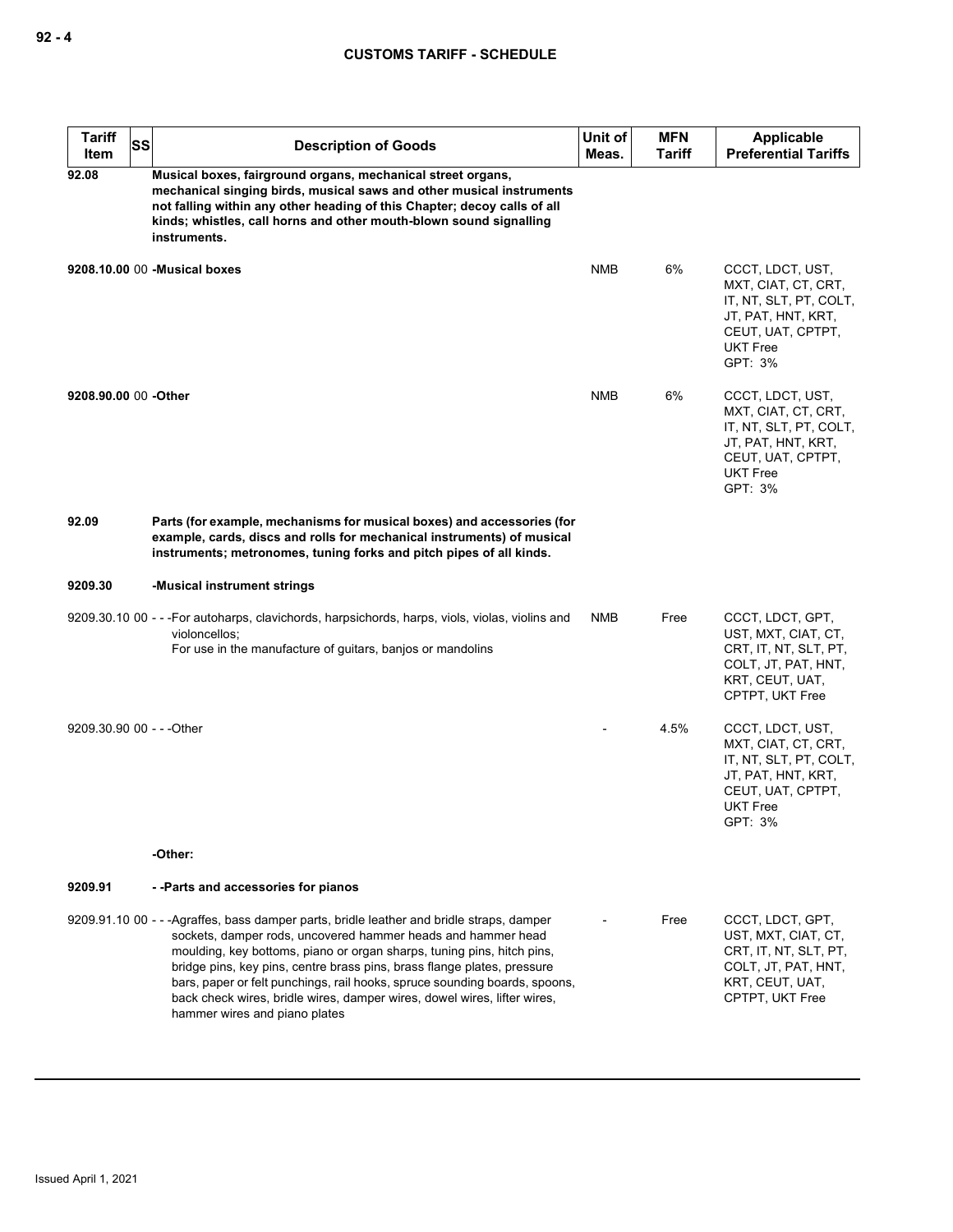| Tariff<br>Item            | <b>SS</b> | <b>Description of Goods</b>                                                                                                                                                                                                                                                                                                                                                                                                                                                                                                                           | Unit of<br>Meas.         | <b>MFN</b><br><b>Tariff</b> | <b>Applicable</b><br><b>Preferential Tariffs</b>                                                                              |
|---------------------------|-----------|-------------------------------------------------------------------------------------------------------------------------------------------------------------------------------------------------------------------------------------------------------------------------------------------------------------------------------------------------------------------------------------------------------------------------------------------------------------------------------------------------------------------------------------------------------|--------------------------|-----------------------------|-------------------------------------------------------------------------------------------------------------------------------|
| 9209.91.90 00 - - - Other |           |                                                                                                                                                                                                                                                                                                                                                                                                                                                                                                                                                       | $\overline{\phantom{0}}$ | 5%                          | CCCT, LDCT, GPT,<br>UST, MXT, CIAT, CT,<br>CRT, IT, NT, SLT, PT,<br>COLT, JT, PAT, HNT,<br>KRT, CEUT, UAT,<br>CPTPT, UKT Free |
| 9209.92                   |           | - - Parts and accessories for the musical instruments of heading 92.02                                                                                                                                                                                                                                                                                                                                                                                                                                                                                |                          |                             |                                                                                                                               |
| 9209.92.10                |           | - - - For harps and instruments played with a bow;<br>For use in the manufacture of guitars, banjos or mandolins                                                                                                                                                                                                                                                                                                                                                                                                                                      |                          | Free                        | CCCT, LDCT, GPT,<br>UST, MXT, CIAT, CT,<br>CRT, IT, NT, SLT, PT,<br>COLT, JT, PAT, HNT,<br>KRT, CEUT, UAT,<br>CPTPT, UKT Free |
|                           |           | 20 - - - - - For use in the manufacture of guitars, banjos and mandolins                                                                                                                                                                                                                                                                                                                                                                                                                                                                              |                          |                             |                                                                                                                               |
|                           |           | 9209.92.20 00 - - - For other string instruments, except keyboard string instruments                                                                                                                                                                                                                                                                                                                                                                                                                                                                  |                          | 6%                          | CCCT, LDCT, GPT,<br>UST, MXT, CIAT, CT,<br>CRT, IT, NT, SLT, PT,<br>COLT, JT, PAT, HNT,<br>KRT, CEUT, UAT,<br>CPTPT, UKT Free |
| 9209.94                   |           | - - Parts and accessories for the musical instruments of heading 92.07                                                                                                                                                                                                                                                                                                                                                                                                                                                                                |                          |                             |                                                                                                                               |
|                           |           | 9209.94.10 00 - - - For use in the manufacture or repair of pianos or organs;<br>Parts and accessories for use in the manufacture of guitars, banjos or<br>mandolins, the sound of which is produced or must be amplified<br>electrically;<br>Parts of carillons to be employed in churches                                                                                                                                                                                                                                                           |                          | Free                        | CCCT, LDCT, GPT,<br>UST, MXT, CIAT, CT,<br>CRT, IT, NT, SLT, PT,<br>COLT, JT, PAT, HNT,<br>KRT, CEUT, UAT,<br>CPTPT, UKT Free |
| 9209.94.90 00 - - - Other |           |                                                                                                                                                                                                                                                                                                                                                                                                                                                                                                                                                       |                          | 5%                          | CCCT, LDCT, GPT,<br>UST, MXT, CIAT, CT,<br>CRT, IT, NT, SLT, PT,<br>COLT, JT, PAT, HNT,<br>KRT, CEUT, UAT,<br>CPTPT, UKT Free |
| 9209.99                   |           | - -Other                                                                                                                                                                                                                                                                                                                                                                                                                                                                                                                                              |                          |                             |                                                                                                                               |
|                           |           | 9209.99.10 00 - - -For harpischords, clavichords, accordions and similar instruments, brass-<br>wind instruments, bassoons, clarinets, English horns, fifes, flutes, oboes,<br>piccolos, practice chanters, recorders, saxophones, drums and drum sets,<br>cymbals, orchestral or concert chimes and bells, vibraharps or<br>vibraphones, marimbas, xylophones and tuned handbells, and carillons to<br>be employed in churches; Parts and accessories for keyboard pipe organs,<br>harmoniums and similar keyboard instruments with free metal reeds |                          | Free                        | CCCT, LDCT, GPT,<br>UST, MXT, CIAT, CT,<br>CRT, IT, NT, SLT, PT,<br>COLT, JT, PAT, HNT,<br>KRT, CEUT, UAT,<br>CPTPT, UKT Free |
|                           |           | 9209.99.20 00 - - - Mechanisms for musical boxes                                                                                                                                                                                                                                                                                                                                                                                                                                                                                                      |                          | 3%                          | CCCT, LDCT, GPT,<br>UST, MXT, CIAT, CT,<br>CRT, IT, NT, SLT, PT,<br>COLT, JT, PAT, HNT,<br>KRT, CEUT, UAT,<br>CPTPT, UKT Free |